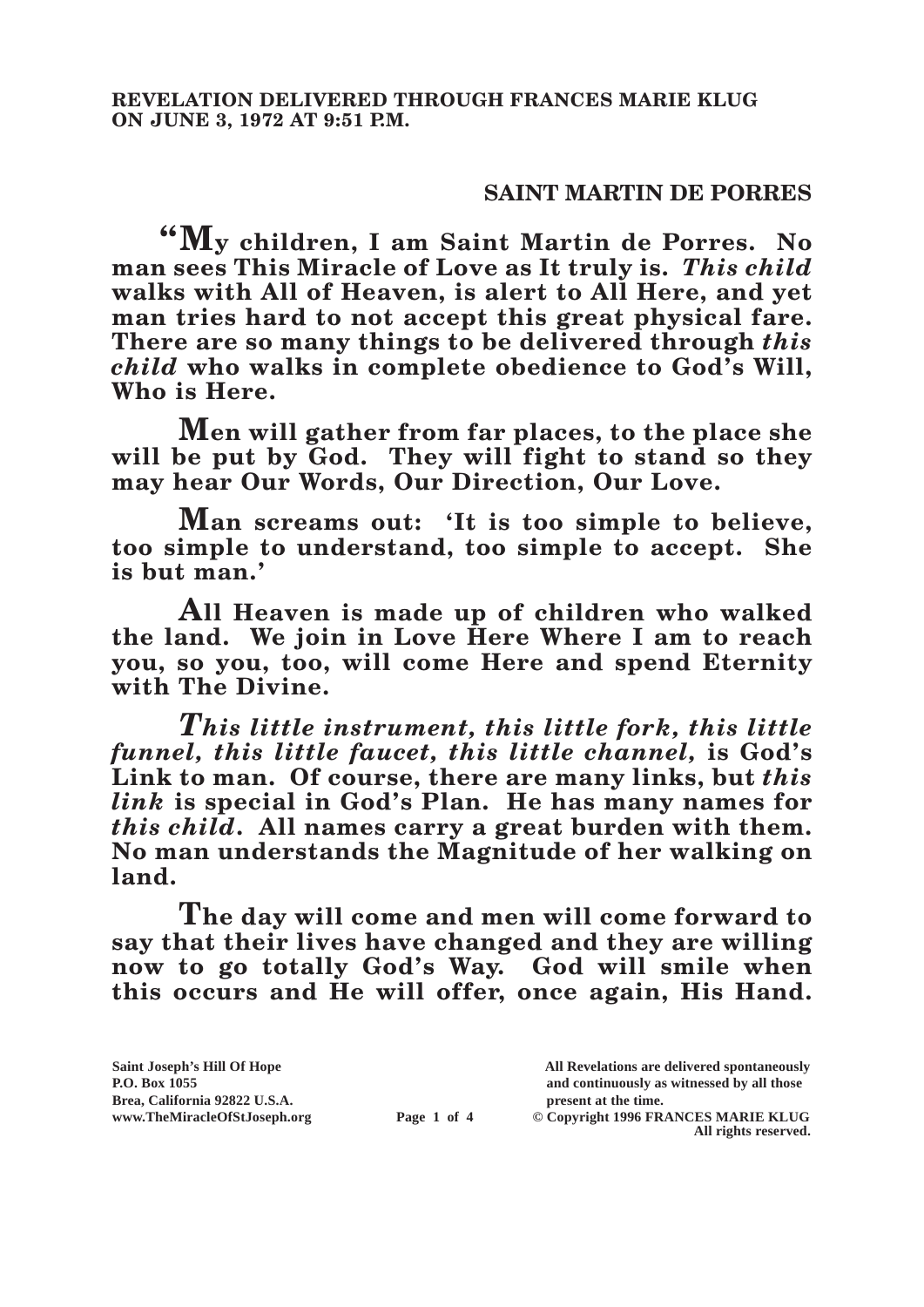**And at no time, when this occurs, will** *this child* **feel satisfaction, happiness, joy. It is not for her, in the world of men.**

**Those who deny belief, Faith in This Miracle of such Great Love, will be sent away, placed in another direction, for The Father says no man is to stand in her way, because through her He delivers His Directions, His Teachings, His Words, His Plan. If He had chosen a man, there would have been more difficulty in the completion of the Plan. Also, there are many reasons why a child such as she was chosen for this great task to bring men to Eternity with God.**

**The tiresome road is one alone; the tightrope she walks, one alone. The width of it is less than a fishing line, and man is constantly trying to knock her off this rope. Is this not sad? Sometimes when despair sets in and fear grips her, she says to God,**  *'Hold my hand.'* **And He says,** *'Child***, I will never let go, for I alone can sustain you. No man can.'**

**No man has ever been asked to walk such a treacherous road, such a tedious way. Only now has this occurred, in your day and in your way.** *The child* **was prepared by God. Sometimes the beloved Saint Michael took over. Man, in looking upon her, at her, does not see the Preparation that had to be. Man does not see the sadness that occurred, the great fight of the physical to not be taken over in this manner. All man sees is surface, unless he opens his heart, opens his mind, and desires to love God more.**

**There are men who, when they abuse, when they have little respect for how she must walk, they will** 

**Brea, California 92822 U.S.A. present at the time.**<br> **Page 2 of 4** © Copyright 1996 FR.

**Saint Joseph's Hill Of Hope All Revelations are delivered spontaneously P.O. Box 1055 and continuously as witnessed by all those**   $\odot$  Copyright 1996 FRANCES MARIE KLUG **All rights reserved.**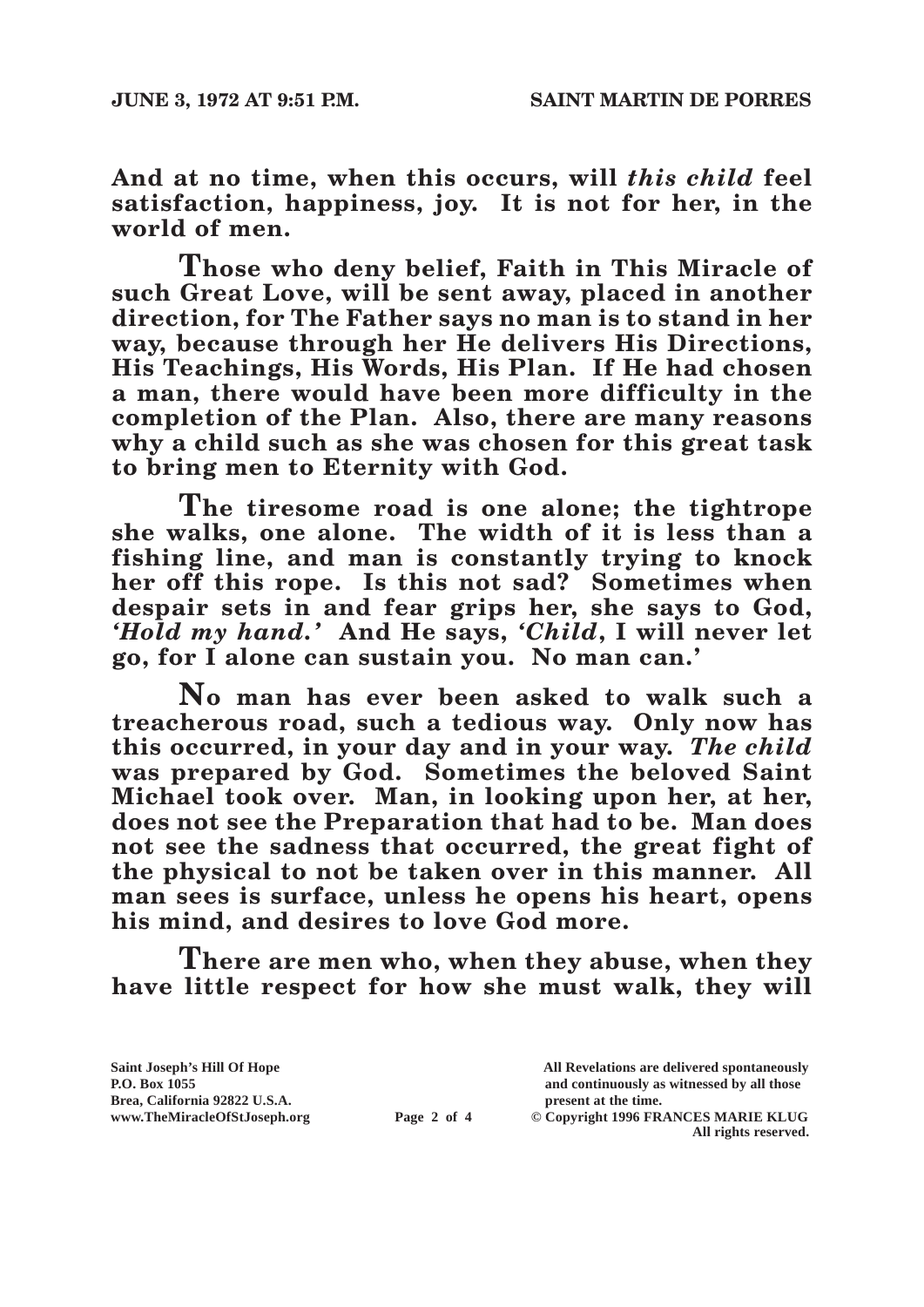**have to be eliminated because of the great burden they place upon her. It will be done in what man would term 'a natural force'. God allows it because of the strain, because of His Love. And He will allow no man to delay this Great Miracle in your time, your way. Crowds will gather, children will come, just to see** *the woman* **that God has used, is using, will use as**  *an instrument***.**

**I hold her deep, for the weariness of her physical is one alone. The bank of Wisdom that has passed through her is one alone. The burden that she feels is one alone. The care, the love, that she bears for all given to her protection through the Spiritual Way, is one alone. The momentum that This Miracle has now is far greater than man knows. She is no longer able to use her will in totally man's way. It is allowed to a fraction and that is all. Her heart has been placed in The Tabernacle with His. There it will remain until the end of her days.**

**When He took the physical it was to move her forth and back, back and forth, where He desired her to be, for if He had not done this, she would have said: 'I cannot go. I must remain here, God, where there is need.' So, on the last taking, the whole body accepted His Will. No man walks in this way. No man talks These Words in your day.** *The child* **must be protected for she is a target for unscrupulous people.**

**Her love for God is her blind spot for it is what**  makes her serve Him, totally. To be blind like this is **one alone. She has said to Him,** *'Let the blindness I feel serve only You.'* **He has accepted this. No man knows the future times that** *this child* **will suffer** 

| Saint Joseph's Hill Of Hope   |             | All Revelations are delivered spontaneously                 |
|-------------------------------|-------------|-------------------------------------------------------------|
| P.O. Box 1055                 |             | and continuously as witnessed by all those                  |
| Brea, California 92822 U.S.A. |             | present at the time.                                        |
| www.TheMiracleOfStJoseph.org  | Page 3 of 4 | © Copyright 1996 FRANCES MARIE KLUG<br>All rights reserved. |